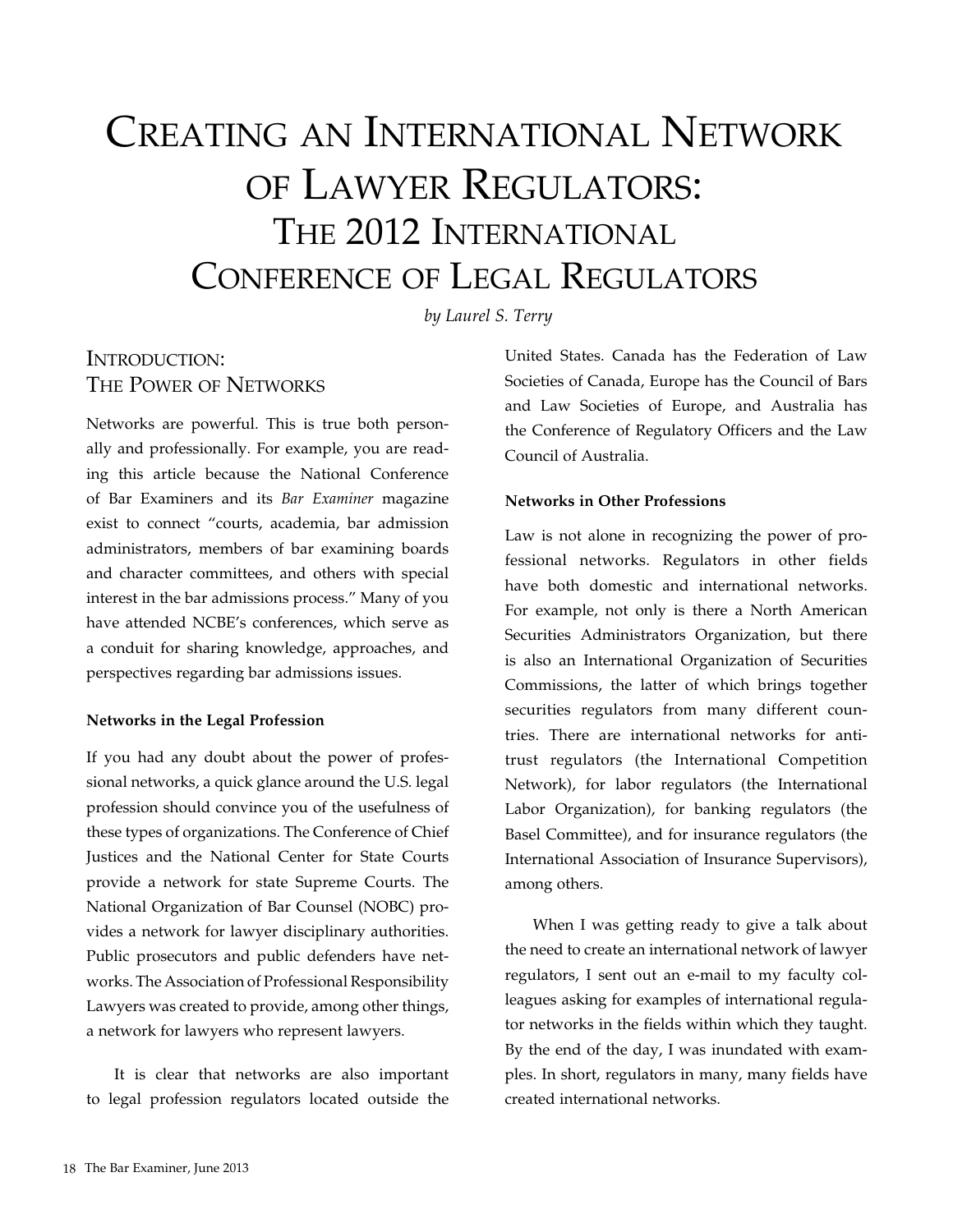## **The Need for an International Network of Lawyer Regulators**

Given the power of networks, it is perhaps surprising that there hasn't been an international network that could link bar admission authorities (or other types of lawyer regulators) from around the world. There are certainly multi-country regional regulator networks such as the NOBC, which includes disciplinary counsel from the United States, Canada, and Australia; and the Council of Bars and Law Societies of Europe, which is known as the CCBE and serves as an umbrella organization for European bar associations, many of which have regulatory functions.

There are international networks for specialized groups within the legal profession, such as the International Association of Prosecutors, the International Association of Law Schools, and the International Institute of Law Association Chief Executives. The International Bar Association has a Bar Issues Commission, some of whose members include lawyers who are officers of or highly placed within bars or law societies that have a regulatory function. There is not, however, an organization devoted to those individuals whose "day job" is lawyer regulation.

This situation arguably changed in September 2012 in London, with the inaugural International Conference of Legal Regulators. NCBE Chair Franklin Harrison attended this conference and wrote about it briefly in his column in the December 2012 issue of the *Bar Examiner.*<sup>1</sup> This article provides additional details about that conference, explains why I think it is a useful endeavor, and suggests why NCBE supporters might also want to support the establishment of this kind of international network. Among other things, one could support this network by attending the second international conference, which will be held in August 2013 in

San Francisco in conjunction with the NOBC Annual Meeting (and right before the ABA Annual Meeting).

# Why the Time is Ripe for an International Network of Lawyer **REGULATORS**

#### **Regulators Share Common Concerns**

As I have written elsewhere,<sup>2</sup> I believe the time is ripe to establish an international network of lawyer regulators. In my view, an international network would be a useful development *even if* U.S. lawyer regulators didn't have to deal with the effects of globalization and lawyer mobility. After all, regulators around the world face many of the same questions during the different stages of lawyer regulation:

- Admissions stage: How can a regulator predict or evaluate competency?
- Conduct regulation stage: What rules and tools are available to raise standards, minimize risks, and achieve the jurisdiction's regulatory goals?
- Discipline stage: What procedures should be used to weed out "bad apple" lawyers?

Research has shown that collaborative discussions can help decision makers better understand the issues, their own perspectives, and the available options.<sup>3</sup> Networks can help facilitate these types of collaborative discussions.

# **The Impact of Global Trade on U.S. Legal Services**

In my view, globalization has made the case for an international network of lawyer regulators even stronger. Publications of the U.S. International Trade Commission and the World Trade Organization have documented the growth in international trade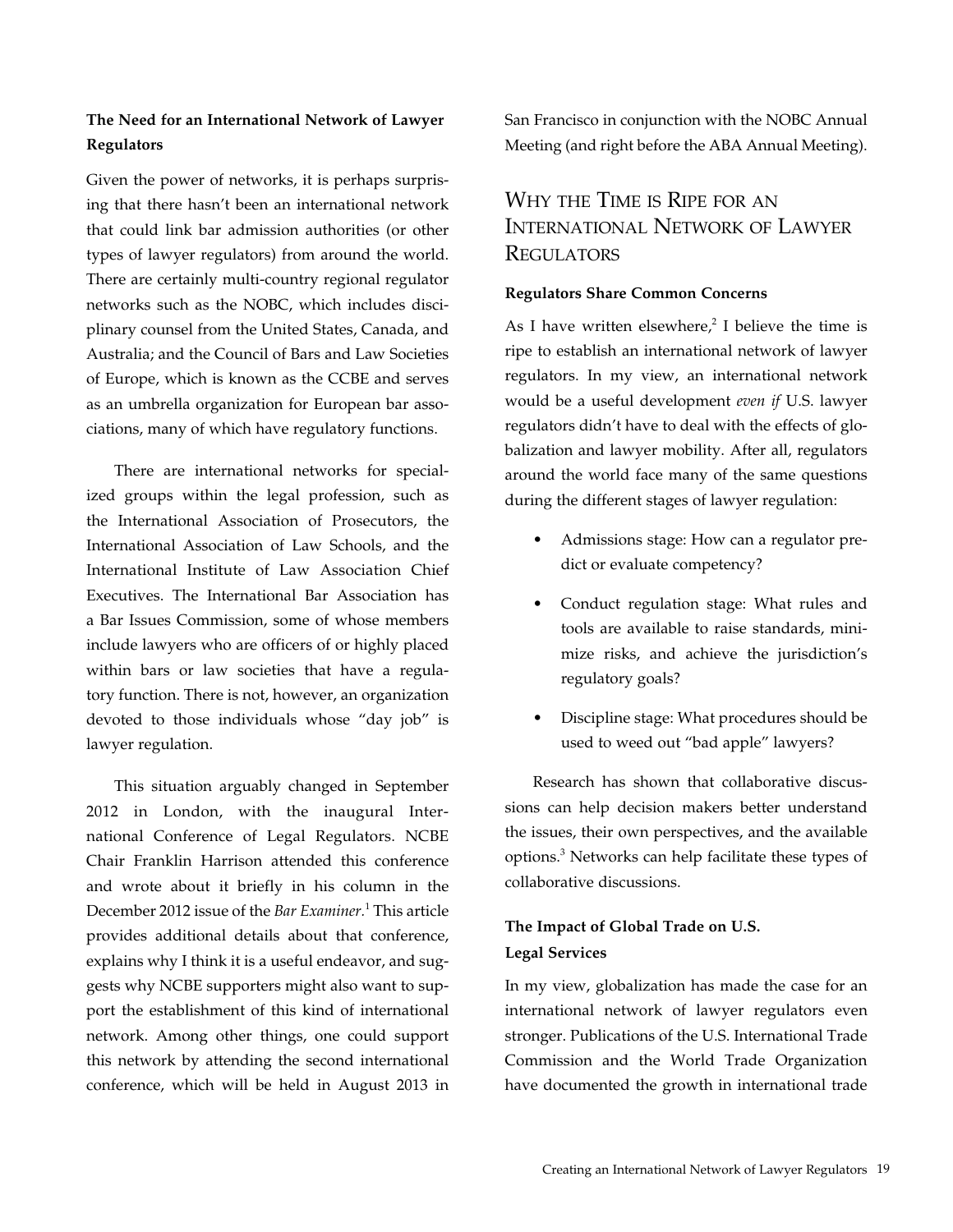in legal services and the growth in U.S. legal services exports *and* imports.<sup>4</sup> Other publications have documented the dramatic growth in multinational law firms.<sup>5</sup> These statistics should not come as a surprise, since lawyers follow their clients around the globe.

Consider, for example, the 2012 U.S. trade statistics. In 2012, every U.S. jurisdiction except Hawaii and the Virgin Islands had merchandise exports that exceeded one billion dollars.<sup>6</sup> (These statistics are even more impressive when you realize that these 2012 export statistics capture only merchandise exports and do not include service exports from U.S. jurisdictions.) Although not all of these billions of dollars of state exports will have required lawyers, U.S. and foreign lawyers were probably involved in many of these deals. This type of cross-border legal practice, along with globalization and technology, has led to new issues, such as determining the practice rights of foreign lawyers and determining which jurisdiction's ethics rules apply to globally mobile lawyers.7 An international network would help regulators learn from one another as they confront these types of issues.

Global trade may also help explain the increased attractiveness of a U.S. law license for foreigneducated lawyers. Some of these foreign-educated lawyers may want to work in the United States representing outbound U.S clients or inbound foreign clients. But others may want a U.S. license even though they plan to practice outside the United States. There are multiple reasons why these lawyers might want a U.S. law license, such as the "signaling" or credentialing effect that U.S. bar licensure can convey or the greater scope of practice provided by having both a foreign and a U.S. law license. In some cases, the regulatory structure in the foreign country has created a situation in which the only way for a local lawyer to work in a foreign law firm is to give up his or her local license and practice using a foreign law license, such as a U.S. or U.K. license.<sup>8</sup>

## **An Increase in Foreign-Educated Applicants to the U.S. Bar**

Regardless of whether these globalization factors are the reason, it is undeniable that there has been a dramatic increase in the number of foreign-educated applicants who take a U.S. bar exam. Starting in 1992, NCBE has collected annual statistics that show the number of foreign-educated applicants who took the bar examination in each state. These statistics show a significant increase over time. In 2012, 5,916 foreigneducated applicants took the bar exam. This represents more than a 20% increase in the past 5 years (4,869 applicants in 2007), almost an 80% increase in the past 10 years (3,299 applicants in 2002), and more than a 500% increase since 1992, when 1,080 foreigneducated applicants took the bar exam and NCBE began publishing these statistics.<sup>9</sup>

Some people may assume that the increase in foreign-educated applicants is found only in New York and California. While those two states have by far—the most foreign-educated applicants, the phenomenon is not limited to those states. The number of U.S. jurisdictions in which foreign-educated applicants sat for a bar exam has increased by more than 40% in the past 10 years, going from 20 jurisdictions in 2002 to 29 jurisdictions in 2012. In the last 10 years, in states other than New York and California, the number of foreign-educated applicants more than tripled: excluding California and New York, there were 140 foreign-educated applicants in 2002 compared to 429 such applicants in 2012.<sup>10</sup> In a 2009 survey, bar admission authorities said that they would welcome help with issues related to bar admission applications from foreign-educated graduates, indicating their need to adapt to this growing trend. $11$ 

As these statistics demonstrate, U.S. bar admission authorities now have to be prepared to deal with inbound foreign lawyers and to recognize that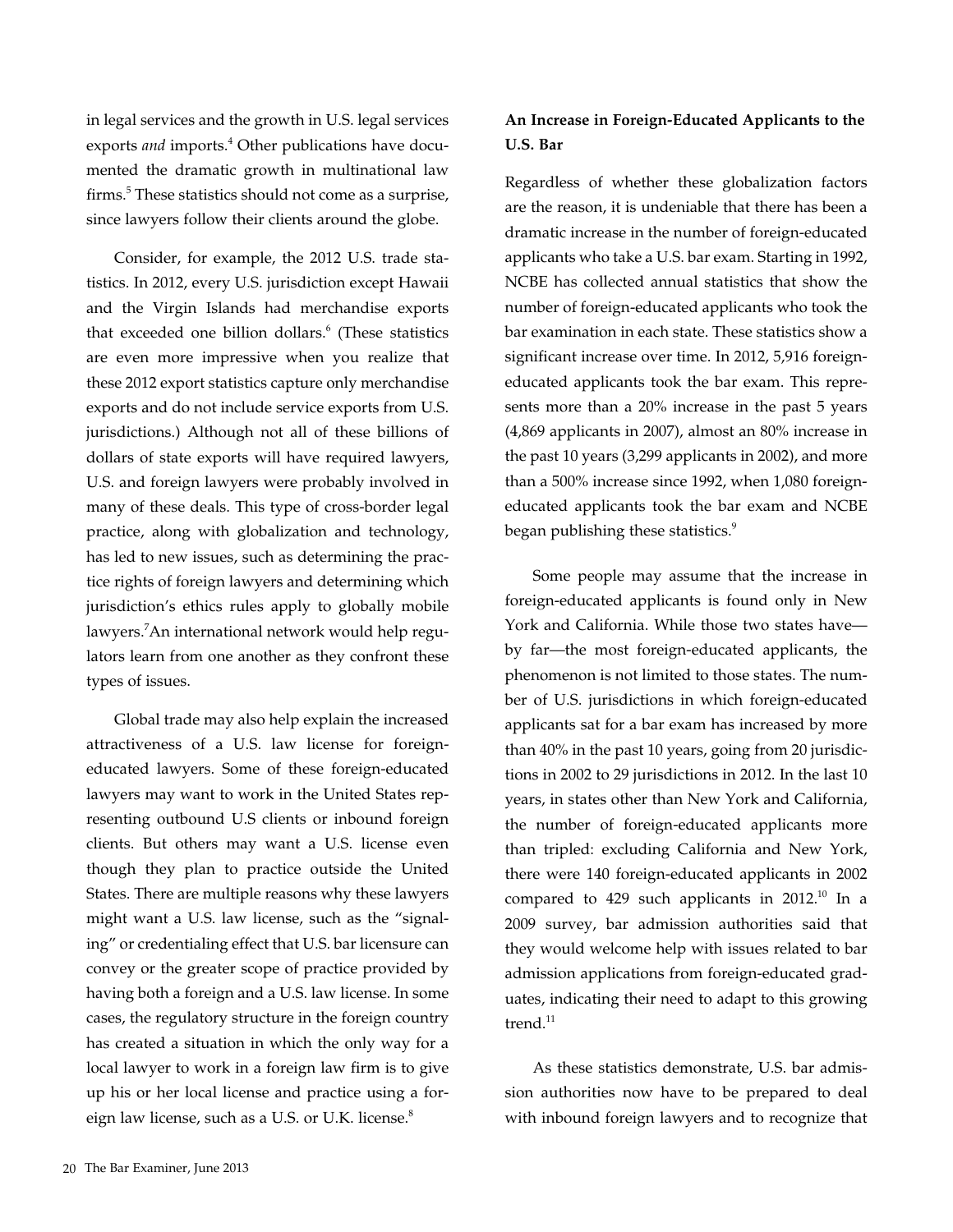many of "their" lawyers will also be crossing jurisdictional boundaries. This is one of many reasons why U.S. bar admission authorities might want to be able to locate their foreign counterparts and learn more about their respective systems.

# The 2012 International Conference of Legal Regulators

It is against this backdrop that the 2012 International Conference of Legal Regulators must be understood. This conference, held in London on September 27–28, was sponsored by the U.K. Solicitors Regulation Authority (SRA). The SRA has been recognized by the U.K. Legal Services Board as the frontline regulator for solicitors in England and Wales. (The Legal Services Board is a new regulatory entity that was established by the U.K. Legal Services Act of 2007; it has oversight responsibility for all of the frontline legal services regulators. For example, in addition to authorizing the SRA, the Legal Services Board has recognized the Bar Standards Board as the frontline regulator for barristers in England and Wales and has oversight authority over this entity.)<sup>12</sup>

#### **The Conference Attendees**

More than 100 professionals from 30 countries in Africa, Asia, Australia, Canada, Europe, the United Kingdom, and the United States attended the 2012 International Conference of Legal Regulators. The United States had representatives who were involved in all three stages of lawyer regulation: admissions, conduct regulation, and discipline. These conference attendees were

- • Franklin Harrison, Chair of the National Conference of Bar Examiners;
- • Hon. Michael G. Heavican, Chief Justice of the Nebraska Supreme Court and President-Elect of the Conference of Chief Justices;
- Hon. Gregory Mize, Judicial Fellow at the National Center for State Courts and staff member of the Conference of Chief Justices' International Agreements Committee;
- Robert Hawley, Deputy Executive Director of the State Bar of California; and
- Gene Shipp, Chief Regulatory Counsel of the District of Columbia Office of Bar Counsel and former President of the National Organization of Bar Counsel.

Also attending the conference from the United States was Ellyn Rosen, who is Regulation Counsel for the ABA Center for Professional Responsibility and was Counsel for the Center's Commission on Ethics 20/20.

#### **Conference Sessions for Everyone**

The London conference included two full days of programming and two evenings with social events (see the sidebar on page 22 for a list of the conference sessions; see the sidebar on page 25 for a summary of the social events.) The program included some sessions that were of particular interest to bar admission authorities, such as "Competence on Admission," at which NCBE Chair Franklin Harrison spoke and which explored what regulators need to know about applicants beyond their having fulfilled admission requirements. It also included sessions that were of particular interest to disciplinary authorities, such as "When Things Go Wrong," which examined how regulators can spot problem signs at an early stage and take steps to protect clients. Some sessions, such as "Tools for Setting and Monitoring Standards," were of particular interest to those regulators who have to adopt conduct rules or standards; this session focused on the experience of regulatory bodies in using benchmarking surveys and risk profiles to raise standards.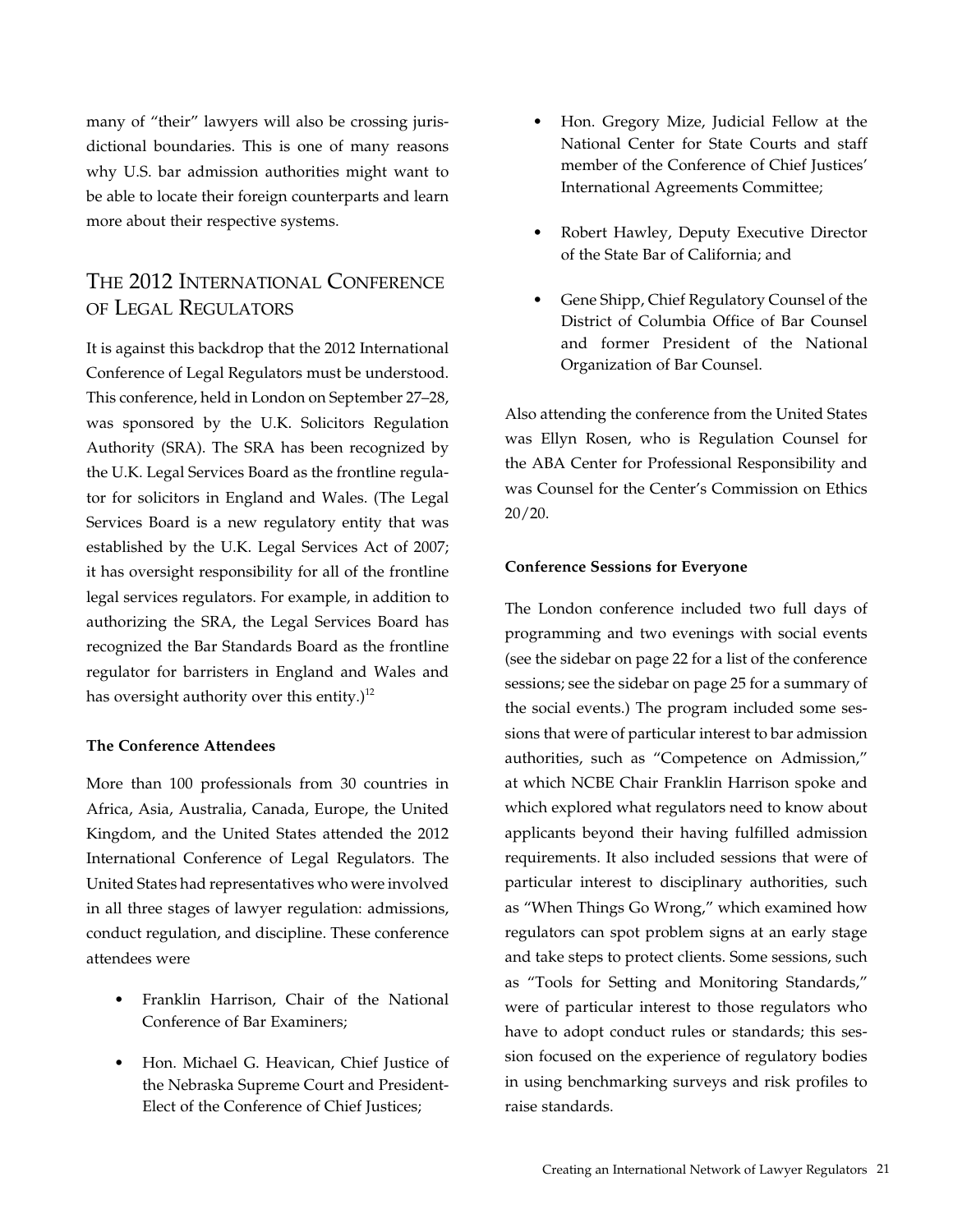# The 2012 International Conference of Legal Regulators: Conference Sessions

- • Regulating the Changing Legal Market
- The Regulator's Identity Crisis
- **Proactive Regulation**
- Competence on Admission
- The Challenge of Raising Professional Standards (parallel workshops):
	- • Tools for Setting and Monitoring Standards
	- • Raising the Standards of Individual Practitioners
	- • Regulating Law Firms
- When Things Go Wrong
- Non-Lawyer Involvement in the Delivery of Legal Services
- Scope for Regulatory Co-operation (parallel workshops):
	- Information Sharing—What Can Regulators Tell Each Other?
	- Hot Topics—What Trends and Issues Worry Regulators?
	- • Other Influences on Regulatory Policy and Practice
- Where Next?—Future Collaboration

Many of the sessions, however, were designed to be of interest to all regulators attending the conference, regardless of whether they regulated lawyer admission, conduct, or discipline—for example, the sessions "Hot Topics—What Trends and Issues Worry Regulators?" and "Information Sharing— What Can Regulators Tell Each Other?" Summaries of all the sessions, together with some of the session materials, are available on the conference website.<sup>13</sup>

#### **The Directory of Regulators**

In addition to the session summaries and conference materials, the SRA put together a Directory of Regulators as part of the conference materials. The

SRA had asked conference attendees to answer a series of questions about lawyer regulation and their organizations. Among other things, the questions asked for the name of the organization, the jurisdiction it covered, its legislative or other authority, its regulatory functions and regulated populations, contact information (and key individuals), and recent initiatives. The results were assembled and distributed in London and are also available on the conference website's Regulators' Intranet.

While not all conference attendees provided information for the Directory of Regulators, the document assembled for the conference has laid the groundwork for a useful ongoing project. As bar examiners throughout the United States may already have learned the hard way, there isn't a single resource they can go to that can tell them the titles that regulated lawyers use in various countries around the world (such as solicitor or barrister) or the entity or entities responsible for regulating each particular type of lawyer. Thus, the Directory of Regulators has the potential to fill a very important resource gap in a world of increased global lawyer mobility.

## **Conference Attendees Endorsed Future Collaboration**

The conference concluded with the session "Where Next?—Future Collaboration." Chaired by Antony Townsend, Chief Executive of the SRA, this final session included his introduction, my presentation, and extensive audience discussion. I presented some of the same information contained in this article about regulatory models from other sectors and the need for cross-jurisdictional regulatory cooperation in the legal sector. I asked the audience to indicate by a show of hands whether they wanted to continue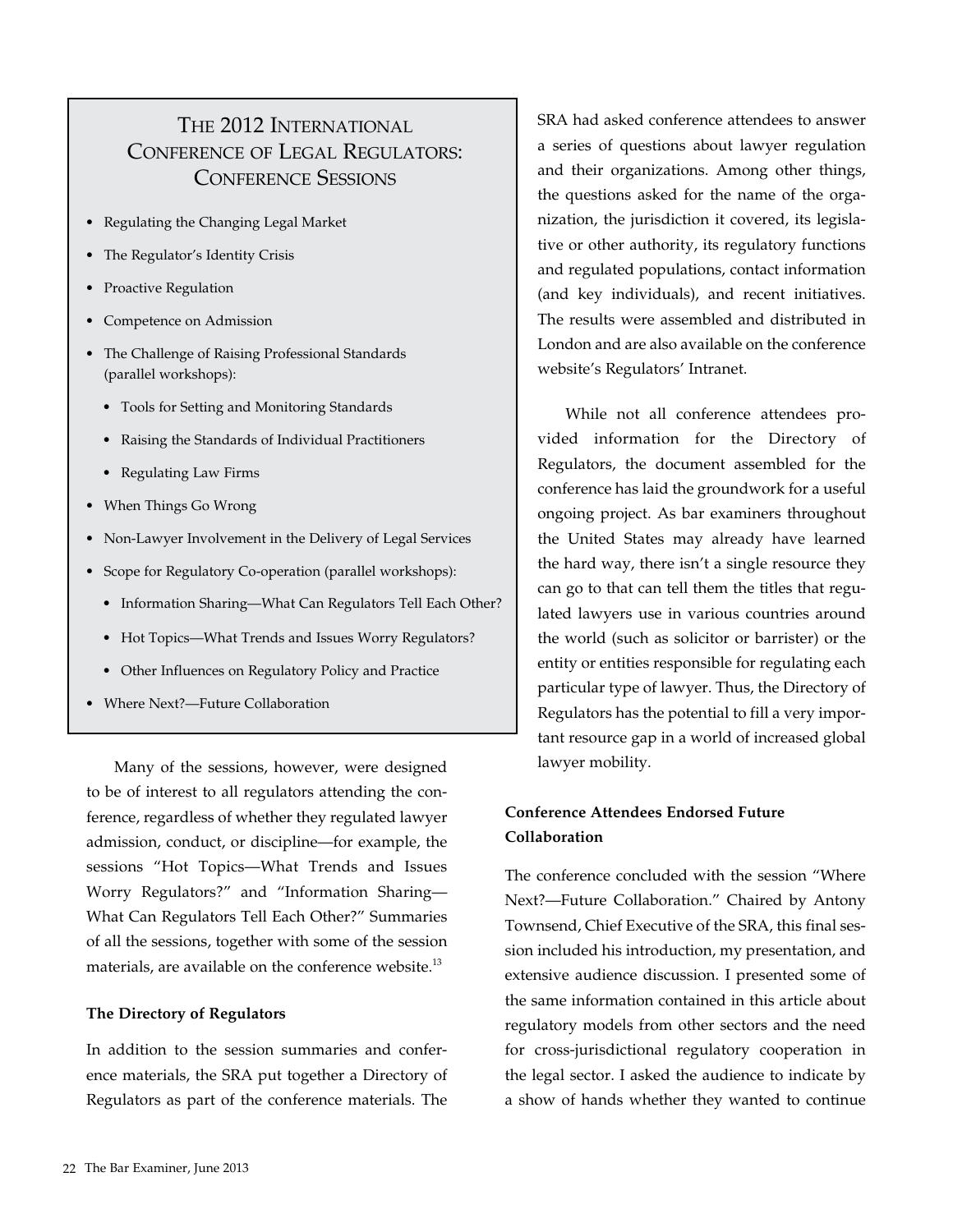the dialogue that had begun in London and whether they would support the creation of an international network of lawyer regulators. The audience overwhelmingly indicated support for having an international network. I then asked the audience to indicate by a show of hands the goals they would support for the new international network. I had identified four possible goals for the network, which included the following:

- 1. Cooperation and information sharing in specific cases (e.g., sharing information about "bad apple" lawyers)
- 2. Serving as a clearinghouse for information about regulators' practices and tools
- 3. Exchanging information on substantive policy issues and projects
- 4. Development of common policies or practices

The audience overwhelmingly agreed with my recommendation to endorse the first three goals. It also agreed with my recommendation to reject the fourth goal, because that goal might prove divisive. After a few additional remarks, I solicited input from the audience about the types of programs and initiatives they would find valuable. The audience responded with enthusiasm and many ideas.<sup>14</sup>

During the course of the audience discussion, State Bar of California Deputy Executive Director Robert Hawley volunteered to host a second International Conference of Legal Regulators in San Francisco in August 2013, in conjunction with the NOBC Annual Meeting. Audience members were asked whether they would be interested in attending such a conference, and a significant number indicated their support and interest.

#### **Additional Reactions to the Conference**

Reactions to the London conference were positive. For example, Chief Justice Michael Heavican found that the conference "was a real eye-opener. There was a rich mix of ideas, best practices, experienced insight, and inquisitive discussion—literally from around the world. I think all the participants came away from the conference having found new perspectives from which to view the regulation of lawyers."

Judge Gregory Mize had a similar reaction, noting that "the speakers and working groups enabled me to see more clearly the causes of change in legal markets and what issues need to be addressed by responsible bar regulators." The very first session of the conference, "Regulating the Changing Legal Market," focused on this topic of change by looking at some common trends and themes shared across jurisdictions and how regulators are addressing them, but it was a topic that was reinforced throughout the conference.15

Gene Shipp was similarly positive, noting the benefits that came from having the opportunity to interact with regulators from so many different jurisdictions:

*London was a terrific opportunity for regulators from 30 countries to sit down and learn what was going on in the world. We are now at the point where attorneys are needed and used from every nation every day, so global practice is upon us. We are faced with the necessity of adapting the attorney regulation system to a world where not only travel but Internet communication means that attorneys are practicing everywhere. If we are to protect the public and the reputation of the legal practice, attorney regulation must be flexible, vibrant, and tuned in to what is going on in the world of practice.*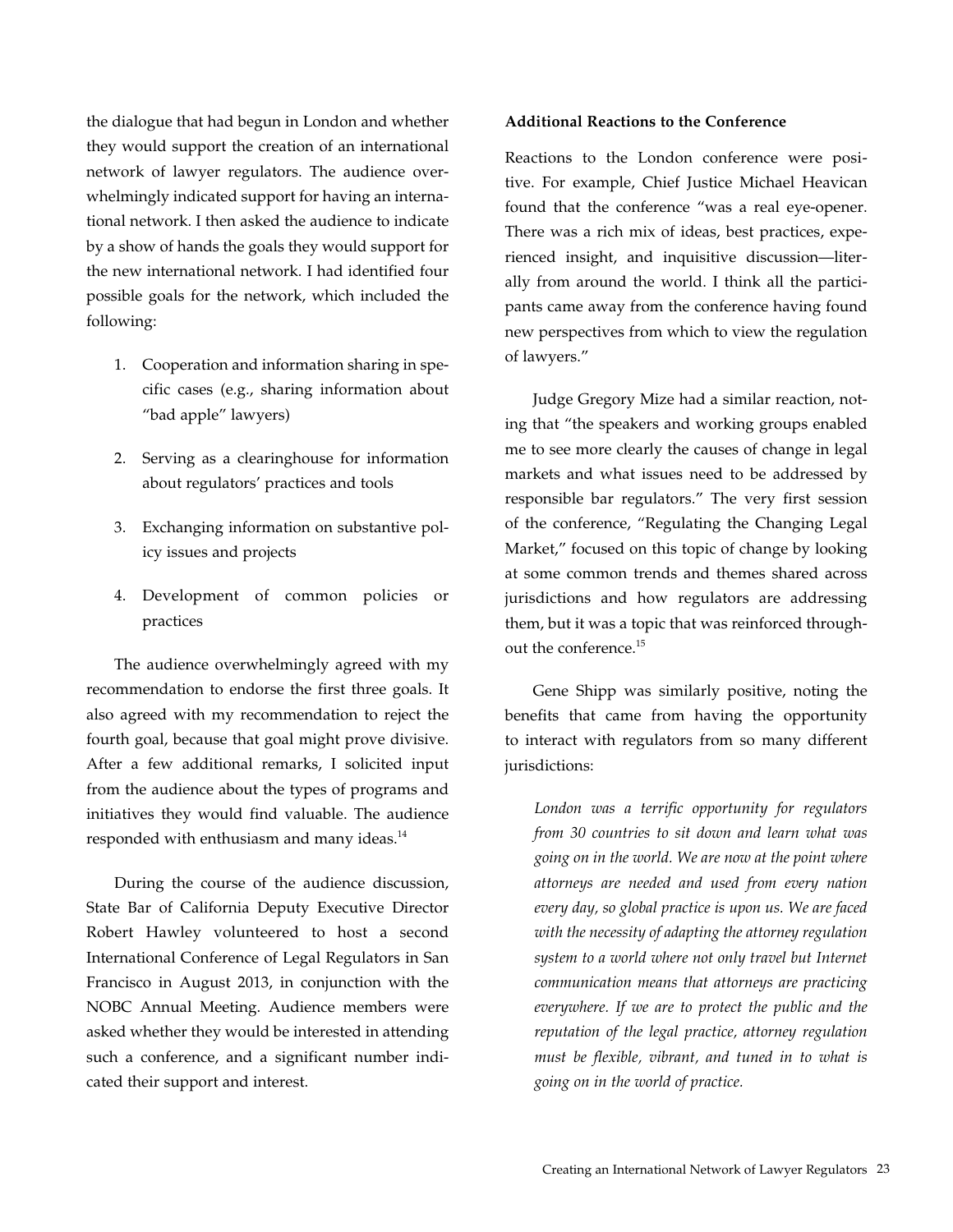*It was an extraordinary opportunity to find out what we, as regulators, have in common and how we differ. The one takeaway I found reassuring is that every disciplinary system represented at the conference protects core values of ethical practice and prosecutes those who would lie, cheat, steal, or neglect their clients. The conference was a great starting point.* 

Franklin Harrison echoed a similar theme when he wrote about the differences and similarities in regulatory approaches in his December 2012 *Bar Examiner* column. After noting that everyone's stated goal was protection of the public, he observed that "when you have regulators from over 30 jurisdictions comparing notes, you will discover an ocean of differences in their approaches. In spite of this, I left with renewed confidence in the future of our profession worldwide, as well as a renewed awareness of the challenges facing regulators in both admissions and oversight. Continued discussions and conferences on an international stage such as this one can only help all of us learn from one another's mistakes and accomplishments."16

Although the International Conference of Legal Regulators hasn't (yet) received much publicity in the United States, several sources outside the United States have cited it as a useful development. In addition to the press release issued by the SRA, there were stories about the conference in the U.K. periodicals the *Law Society Gazette*17 and the *Solicitors Journal*. 18 The conference was also discussed on the *Legal Futures* website, which is one of the leading sources of information about developments related to the U.K. Legal Services Act of 2007.<sup>19</sup>

Although most of the press about the conference has been positive, it has not gone without criticism. Before the conference was held, Jonathan Goldsmith, Secretary-General of the Council of Bars and Law Societies of Europe, argued in his *Law Society Gazette* Euro Blog column that the conference and the idea of a new international network were unnecessary because the International Bar Association (IBA)'s Bar Issues Commission already brings lawyer regulators together.<sup>20</sup>

In my view, however, there is a need for an international network other than the IBA Bar Issues Commission. The conference demonstrated a pent-up demand by "day-job regulators" to exchange views and information with their counterparts from other countries. To date, few of these day-job regulators have participated in the work of the IBA Bar Issues Commission, perhaps because of the expense of attending IBA meetings.

Goldsmith has correctly pointed out to me that many jurisdictions do not have day-job regulators to the same extent found in English-speaking commonlaw countries. Nevertheless, in my view, the trend is toward increasing use of day-job regulators and the professionalization of lawyer regulation. A new international network, beyond the IBA Bar Issues Commission, could help connect day-job regulators from around the world.

# Second International Conference of Legal Regulators Scheduled for August 2013

As noted earlier, the 2012 conference attendees expressed their interest in meeting again, and the State Bar of California volunteered to host the second International Conference of Legal Regulators in conjunction with the NOBC Annual Meeting (which also overlaps with the ABA Annual Meeting).

At the time this article was written, the program for the second conference was close to being finalized and the conference website had been established.<sup>21</sup> After an informal get-together on the first day, the conference will commence with a day and a half of programming. The sessions will be held at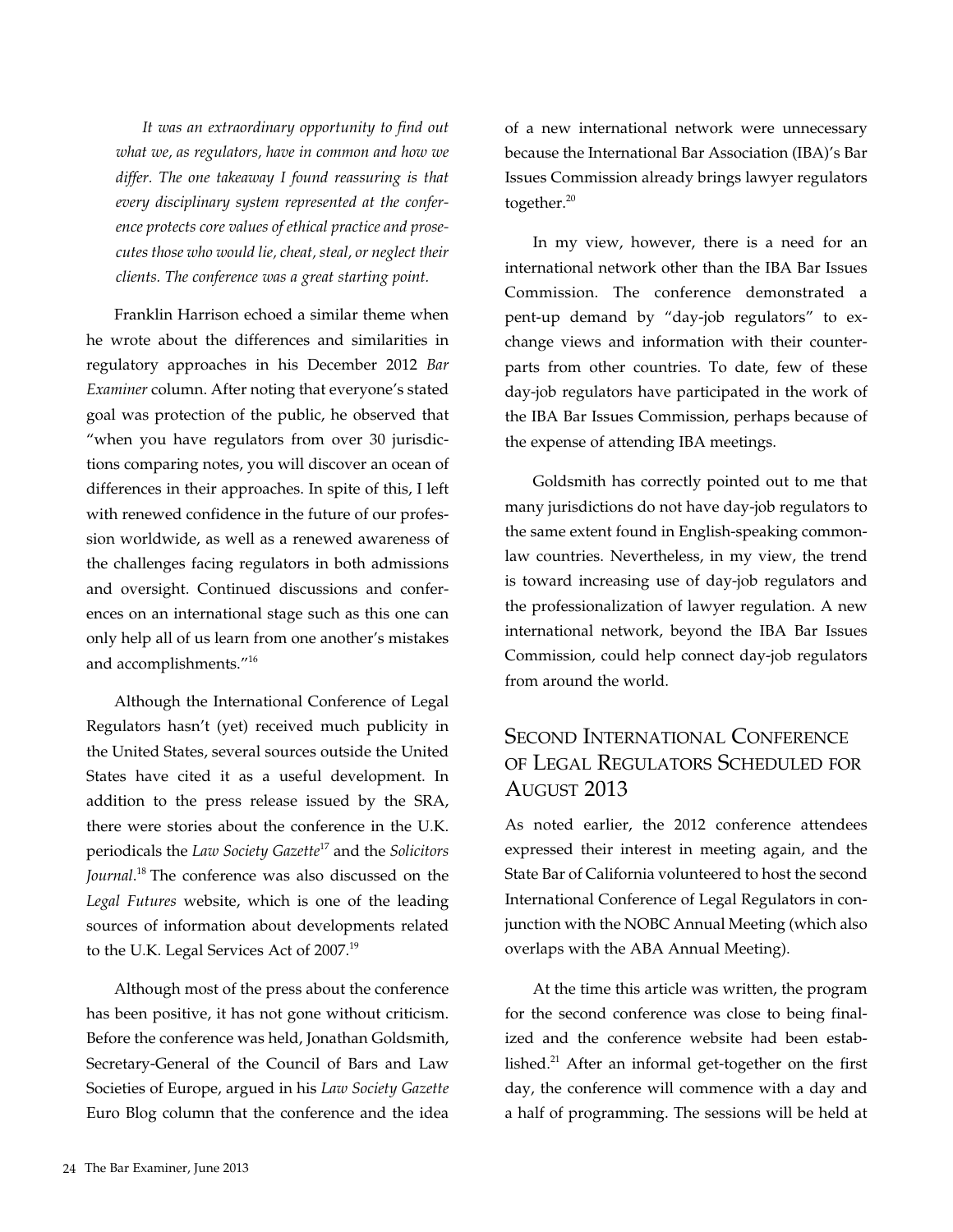

Charles Plant, SRA Chair



Gregory Mize



Gene Shipp

# Event Highlights at the Inaugural International Conference of Legal Regulators

Would be remiss if I didn't mention what a wonderful host the Solicitors<br>Regulation Authority was in London and some of the unforgettable ex-<br>periences it facilitated. On the first evening, a dinner for conference at-<br>tend would be remiss if I didn't mention what a wonderful host the Solicitors Regulation Authority was in London and some of the unforgettable experiences it facilitated. On the first evening, a dinner for conference attendees was held in the Peers' Dining Room of the House of Lords. Our (David Hunt, whom some may know because of the influential 2009 "Hunt Report" on lawyer regulation).

It was a magical experience walking through Westminster Hall, which is the oldest part of the Parliament complex and was built by the son of William the Conqueror. This is the hall where, among other things, Richard I, Henry VIII, and Elizabeth I held their coronation banquets; Richard II was deposed; Thomas More and Charles I were tried; kings and queens lay in state after death; and Nelson Mandela addressed the joint Houses of Parliament.

The Peers' Dining Room was only slightly less impressive than Westminster Hall. We had been preassigned to specific tables, which meant we had excellent opportunities to get to know conference attendees from other countries.

On the second evening, the SRA organized an equally enjoyable although somewhat less formal—evening of cruising down the Thames River. We got to see old sights (Big Ben and the Tower Bridge) and new sights (the London Eye and 2012 Olympic venues) at dusk and later when they were lit.

Our Thames River cruise was a fitting end to a wonderful conference that I hope will provide the launch of a new international network of lawyer regulators. I encourage others to participate in this effort in the future and to contribute to its success.



Michael Heavican and Franklin Harrison



Robert Hawley and Alison Hook, SRA International Advisor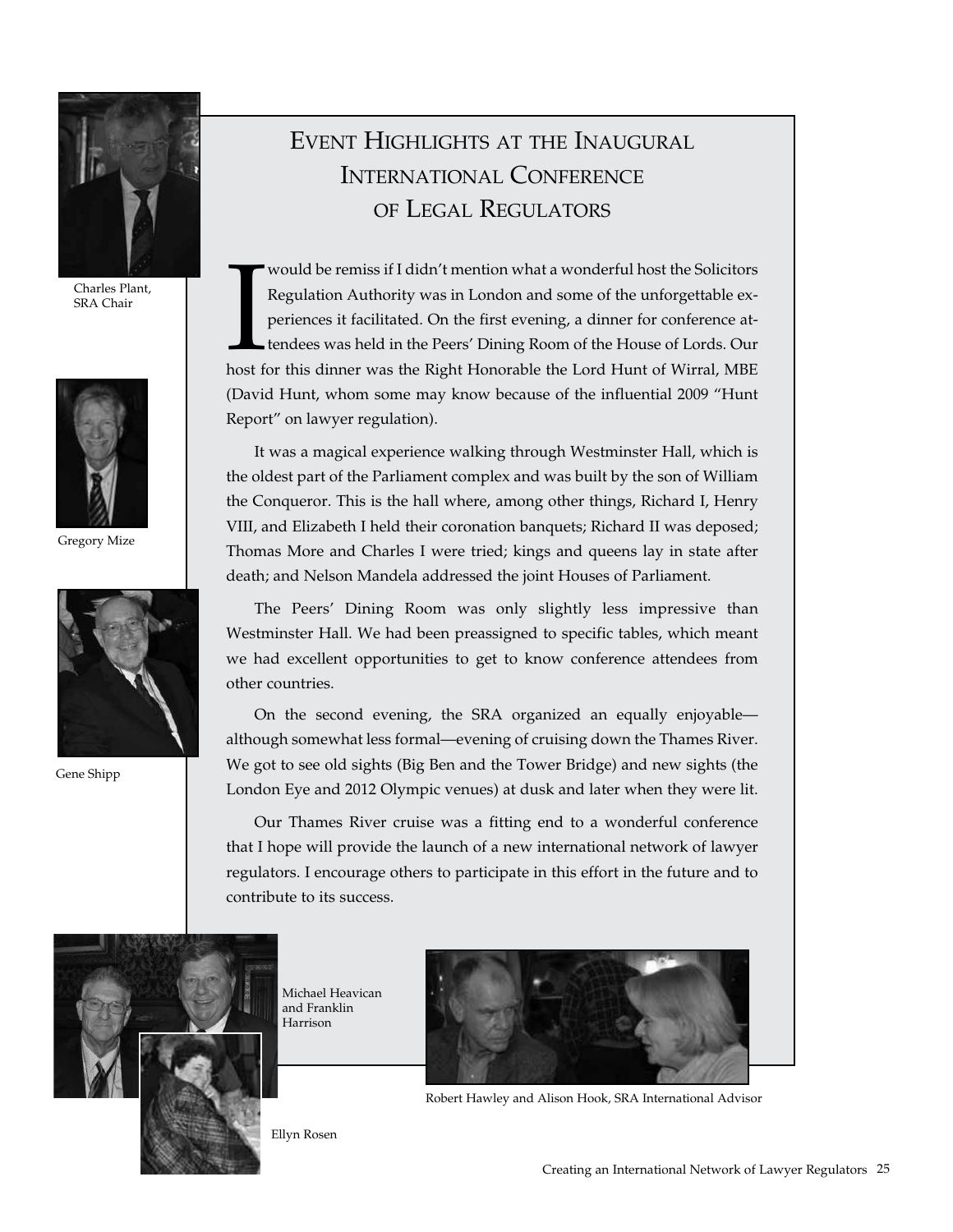the State Bar of California building in San Francisco. There will be a social event on the second day during which regulators will have a chance to meet and interact with their counterparts from other countries in a more informal setting. After a full morning of programming and lunch on the third day, conference attendees will be invited to attend the opening session of the NOBC Annual Meeting. After this opening session, the NOBC and the International Conference of Legal Regulators will have a joint session focusing on issues related to multijurisdictional practice.

## **What Attendees Can Expect from the Second Conference**

As was true in London, the second International Conference of Legal Regulators is designed to appeal to admissions, conduct, and disciplinary regulators. One of the sessions that may be of the most interest to admissions regulators is the session on fitness to practice and dealing with mental health and addiction problems. Other sessions may be mostly of interest to disciplinary regulators, such as a session on dual qualification. There will be sessions that should be of interest to all regulators, such as a session on whether the regulator's view of risk has kept pace with what is happening in the jurisdictions and sessions on regulatory powers and the role of intelligence and investigation in regulation.

 Robert Hawley, Deputy Executive Director of the State Bar of California and one of the conference planners, has offered this summary of the upcoming conference:

*The San Francisco conference in August follows the inaugural conference sponsored by the Solicitors Regulation Authority in London last September. That was a huge success, bringing together for the first time attorney regulators from around the world. With the ABA being in San Francisco in August, along with the national association of U.S. attorney regulators (the National Organization of Bar*  *Counsel), it is a perfect time to gather again to share our commonalities and learn from our differences.* 

I hope those with an interest in lawyer regulation who happen to be near San Francisco, or who are coming for the ABA Annual Meeting, will consider showing support for the idea of an international network of lawyer regulators by attending the second International Conference and meeting some of their foreign regulatory counterparts. While virtual communications are increasingly important in a globalized world, nothing can match an initial faceto-face meeting. I also hope that NCBE, the Conference of Chief Justices, the NOBC, and the ABA Center for Professional Responsibility will continue to show institutional support for this important but fledgling effort to create an international network of lawyer regulators.

## **NOTES**

- 1. Franklin Harrison, *Letter from the Chair,* 81:4 The Bar Examiner 2 (Dec. 2012), *available at* http://www.ncbex .org/assets/media\_files/Bar-Examiner/articles/2012/ 810412beLetterfromChair.pdf.
- 2. Laurel S. Terry, *Preserving the Rule of Law in the 21st Century: The Importance of Infrastructure and the Need to Create a Global Lawyer Regulatory Umbrella Organization,* 2012 Mich. St. L. Rev. 735. I have also given three talks in which I address this topic. The presentation slides from these talks are available on the Selected Presentations page of my website, http:// www.personal.psu.edu/faculty/l/s/lst3/presentations .htm, indexed under the topic heading "Global Network for Lawyer Regulators."
- 3. For a quick but useful read on the power of networks and collaboration, I recommend Steven Johnson, Where Good Ideas Come From: The Natural History of Innovation (Riverhead Trade 2011).
- 4. *See, e.g.,* United States International Trade Commission, Recent Trends in U.S. Services Trade: 2011 Annual Report, USITC Pub. 4243, Inv. No. 332-345 (July 2011), *available at* http://www.usitc.gov/publications/332/pub4243.pdf ("While the global legal services industry experienced a slowdown in 2009, the United States sustained growth in its cross-border trade surplus in legal services." (at 7-1)); World Trade Organization, Council for Trade in Services, Legal Services, Background Note by the Secretariat, S/C/W/318 (June 14, 2010), *available at* http://www.americanbar.org/ content/dam/aba/migrated/cpr/gats/wto\_legal\_services .authcheckdam.pdf, at Chart 3, page 3.
- 5. *See, e.g., The 2012 Global 100: A World of Change,* Am. L. (Oct. 2012) at 177. The last column of the "Attorney Head Count" chart lists the percentage of lawyers located outside the home country. The chart is also available online at http://www .americanlawyer.com/PubArticleTAL.jsp?id=1202571229481.